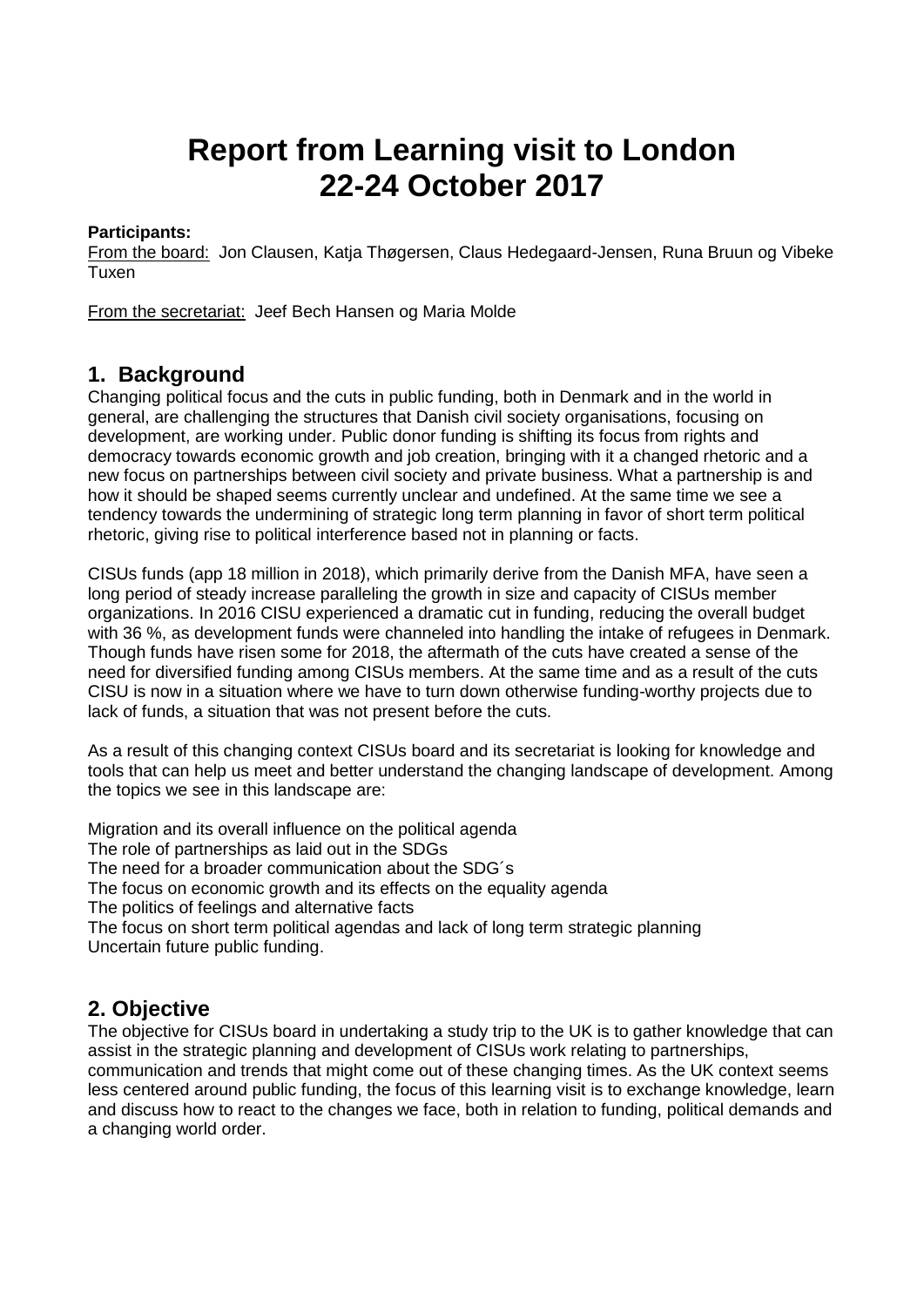## **3. Thematic issues for the visit**

The following section sums up the three thematic issues for the trip as well as the overall conclusions for each themes.

## **Communication in relation to the UN SDGs**

 **How do we as CSO´s communicate the SDG´s to a broader audience? What kind of communication should we aim for? How do we relate the SDG´s to people´s everyday life?**

Overordnet var vi overraskede over, at verdensmålene ikke fylder så meget på den nationale dagsorden, og at selv BOND tilsyneladende ikke har lavet koblingen mellem det internationale og nationale arbejde.

Flere medlemmer af bestyrelsen var inspirerede af Health Poverty Action, der påpegede det problematiske i, at målene også indeholder målsætning om (bæredygtig) vækst. Andre påpegede, at det var en ringe funderet kritik, og at vi skal give målene lidt tid for at se, hvordan mål 8 udfoldes.

Derudover blev vi bekræftede i, at der (stadig!) er en stor rolle i at oplyse om målene, og at civilsamfunds organisationer spiller en vigtig rolle i dette.

#### **The role of the private sector in development and partnerships**

 **What is a partnership? What forms can it take and what are the past experiences? How do we work with the scepticism among CSO´s as well as the private sector, the lack of means and middlemen actors to nurture partnerships?**

Vi fik alle meget inspiration på dette punkt. Vi blev overbeviste om, at det er en nødvendighed at engagere sig i virksomhedssamarbejde, hvis vi vil rykke ved noget på lidt større skala (for dem, der kan. Det er IKKE et mål, at alle skal gøre det). Det, vi måske stadig mangler for at kunne gøre det, er et bedre fælles sprog. Verdensmålene kan hjælpe her.

Det virker som om, at virksomheder er længere fremme end regeringer i både DK og UK, når det gælder om at tage ejerskab over verdensmålene.

Vi skal tage processen i små skridt (genbesøg Manny slides om processen), noget med purpose.. og så,,,, Og så kan man justere sine ambitioner undervejs i samarbejdet.

UK er på sin vis længere fremme end os med virksomhedssamarbejder - men måske kan vi nå længere hurtigere, fordi jorden er gødet med en forholdsvist høj bevidsthed om verdensmålene i såvel organisationer som virksomheder.

Vi har fået en del referencer på businessnetværk/ NGOnetværk og andre ressourcer, der skal undersøges. Herunder:

- SALT netværk (Christian AId), BEAM, Practioneers Hub, ANDE, ENDEVOR.

Potentialer: Der er både økonomiske potentialer, men også potentialer i at skubbe til virksomheders proces med at integrere sociale og bæredygtige værdier ind i kernen af deres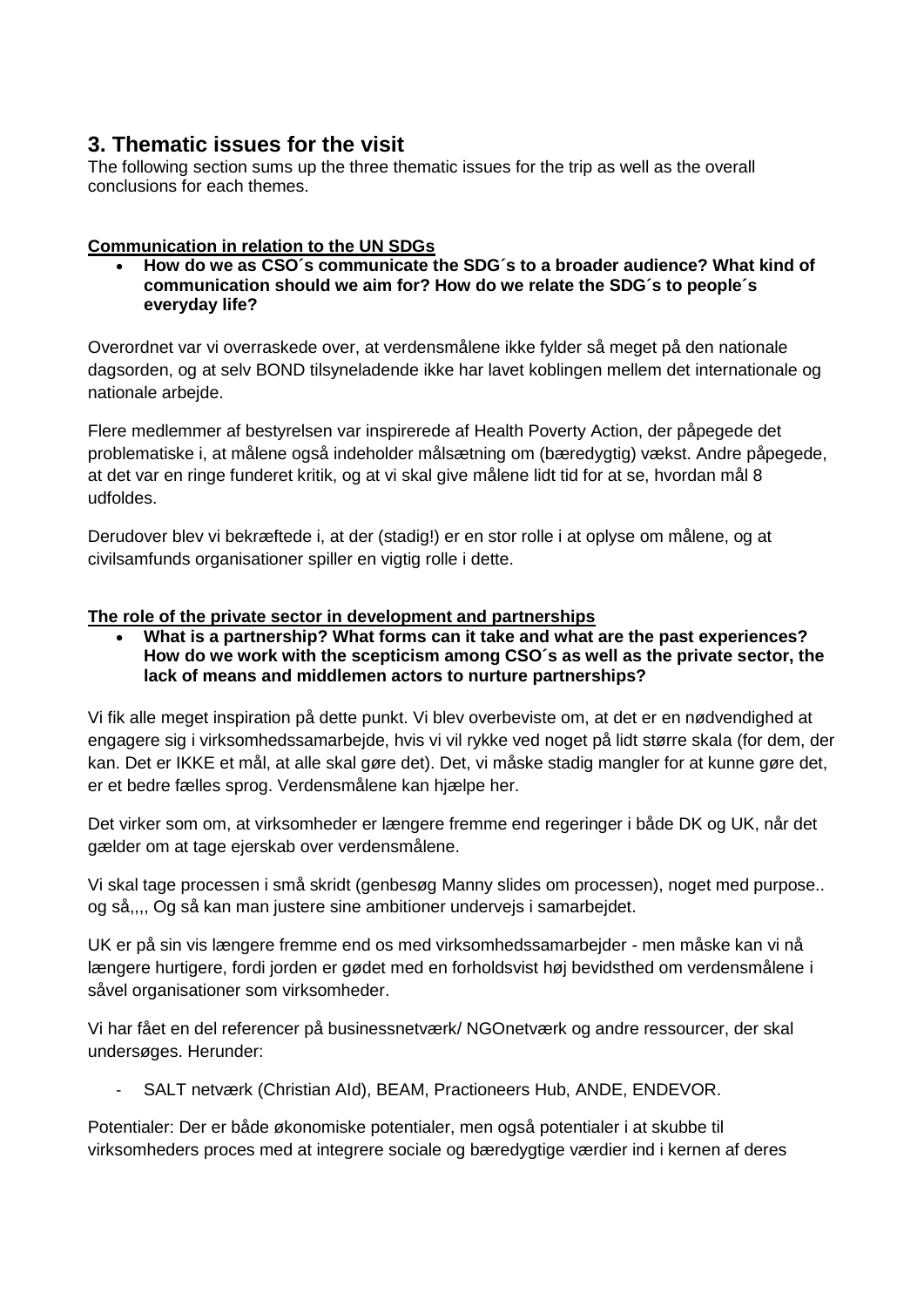forretning samtidigt med, at CSOerne kommer tættere på at opnå deres mål. Virksomheder og CSOer kan lobby sammen frem mod fælles værdier.

Udfordringer: Det er svært at være en kritisk ven overfor en virksomhed, man samarbejder med.

Spørgsmål: Kan CISUs medlemmer overhovedet matche virksomhederne og det, de har behov for (viden om områder og målgrupper, goodwill etc.)?

Ideer:

- Skulle vi lave en pilot, hvor vi sætter 1-2 partnerskaber i gang. Christoph har allerede udformet og præsenteret på forrige bestyrelsesmøde en pilot tilgang, hvor man med Ghana som case vil arbejde for dialog mellem CISU medlemmer, der arbejder med deres partnere i Ghana, danske firmaer der arbejder i Ghana og ghanesiske firmaer der arbejder med partnere til CISU medlemmer. Ambassaden er meget positivt indstillet, og der er planlagt møder før og efter rejsen, der grundet besøg af Dronning Margrethe og en dansk erhvervsdelegation er skubbet til februar på baggrund af ambassadens forespørgsel.
- Prøve noget af, a la Christian Aids netværk for ngo'er og virksomheder, eller for virksomheder, der er fælles om at ville være mere ansvarlige
- Vi skal udnytte vores magt til at convene på tværs af sektorer, eksempelvis ved at samle både virksomheder og organisationer omkring en konkret fælles udfordring eksempelvis et mål (sundhed, klima eller lignende), for at de sammen kan diskutere fælles løsninger på det? Herudaf kunne der måske vokse nogle partnerskaber.... Skulle gerne være en event genereret af både mening og lyst.
- Få medlemmernes erfaringer på banen, dele dem med hinanden. Også finde erfaringer fra organisationer udenfor CISU regi
- Skulle vi have et virksomheds advisory board til at guide os i processen?

## **Overall future trends in civil society**

 **What is the future for civil society given the current political and economic context? Where do we see ourselves in 5, 10 or 20 years?**

Vi skal blive bedre til at oversætte for organisationerne, hvad det konkret betyder for dem, at konteksten ændrer sig. Vi kunne lade os inspirere af Bonds strategi på området: Illuminate, Influence, Incubate

Vi skal huske, at man ikke bliver innovativ af at tale med sig selv men kun ved at tale med andre aktører.

Vi skal arbejde for at være den kritiske ven over for virksomheder, så vi ikke forskubber advocacy til fordel for service alene, i det fremadrettede arbejde for at inkludere virksomheder i udviklingsarbejde.

Vi skal arbejde aktivt for at sikre, at de værdi bærende termer (purpose, value, progress, results, ect.) der dukker op i forbindelse med snak om partnerskaber med nye aktører (f.eks. virksomheder) forstås ens eller kontekstsættes ens i samarbejdet. Hvis begreberne ikke forstås ens ender vi med misforståelser eller konflikt.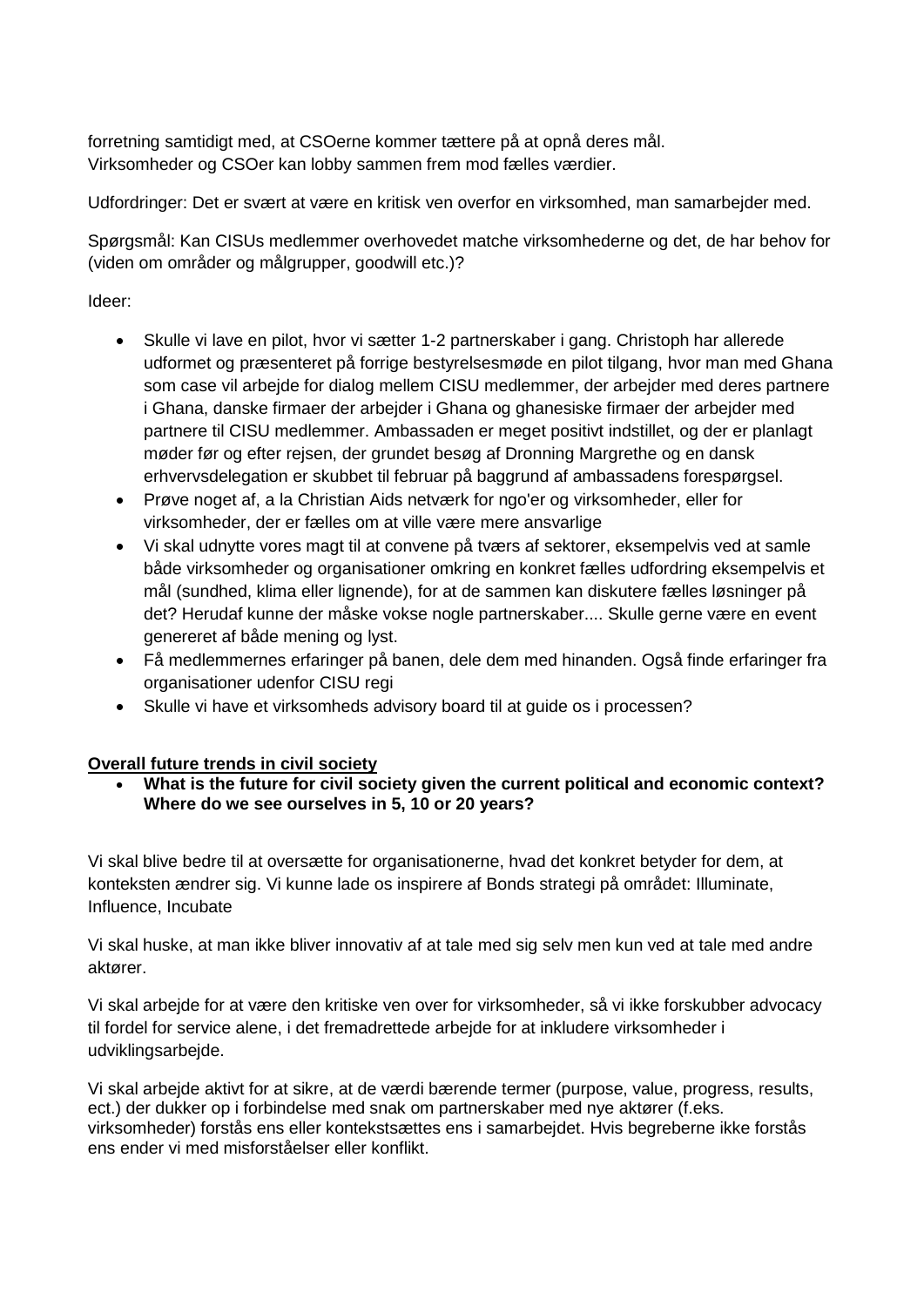## Minutes from Meetings:

## **Christian Aid**

## Minutes (Jon) of meeting with Matti Kohonen, Principal Advisor on the private sector at Christian Aid

Christian Aid works in 40+ countries. The organization is founded by 41 protestant churches in the UK.

Like other organizations CA has exerienced a decrease in funding. As one of their responses they have turned to the private sector.

#### CA has 3 focus ares i terms of their policy work:

Climate Justice with a poverty focus Economic justice, including taxation Refugees, a direct response to the refugee crisis

CA´s DEAR call (Development Awareness Raising which CISU has also been granted), which they have with five organization from Spain, France, Ireland, Germany and the Chech Republique will be based thematically within economic justice (with the option of extending the theme in case of lack of applications. It will focus on Eastern European applicants (consequence of Brexit?). A special focus will be on Finance for Development in terms of the SDG's and the estimated funding gap of 2,5 trillion pounds. Another focus will be on debt relief. As part of their DEAR call they will make toolkits and furthermore they will try do advocacy in relation to the UN negotiations in April.

CA´s collaboration with the private sector has moved from philanthropy towards integrated solutions aiming towards making the core business models more sustainable.

CA uses a due diligence model (an investigation of a business or person prior to signing a contract, or an act with a certain standard of care) including a policy as well as an reputation check.

According to Matti the private sector has two main interests in collaborating with civil society: 1) Can it give access to new markets?, 2) Does it develop the product?

CA is involved in a number of networks aiming to bringing the private sector and CSOs together:

## Business Fights Poverty

Mostly bigger businesses, and NGOs that are fairly large (but also smaller NGOs), here they have the 'challenges' framework, where companies sponsor an outcome focused objective, and <http://businessfightspoverty.org/>

CA is an NGO partner in this challenge, so they contributed a case-study to the report, will take part in discussions, and in that way help CDC, Shell, Standard Chartered to achieve an objective. It's not a partnership as such as they don't receive money (which they would not accept from Shell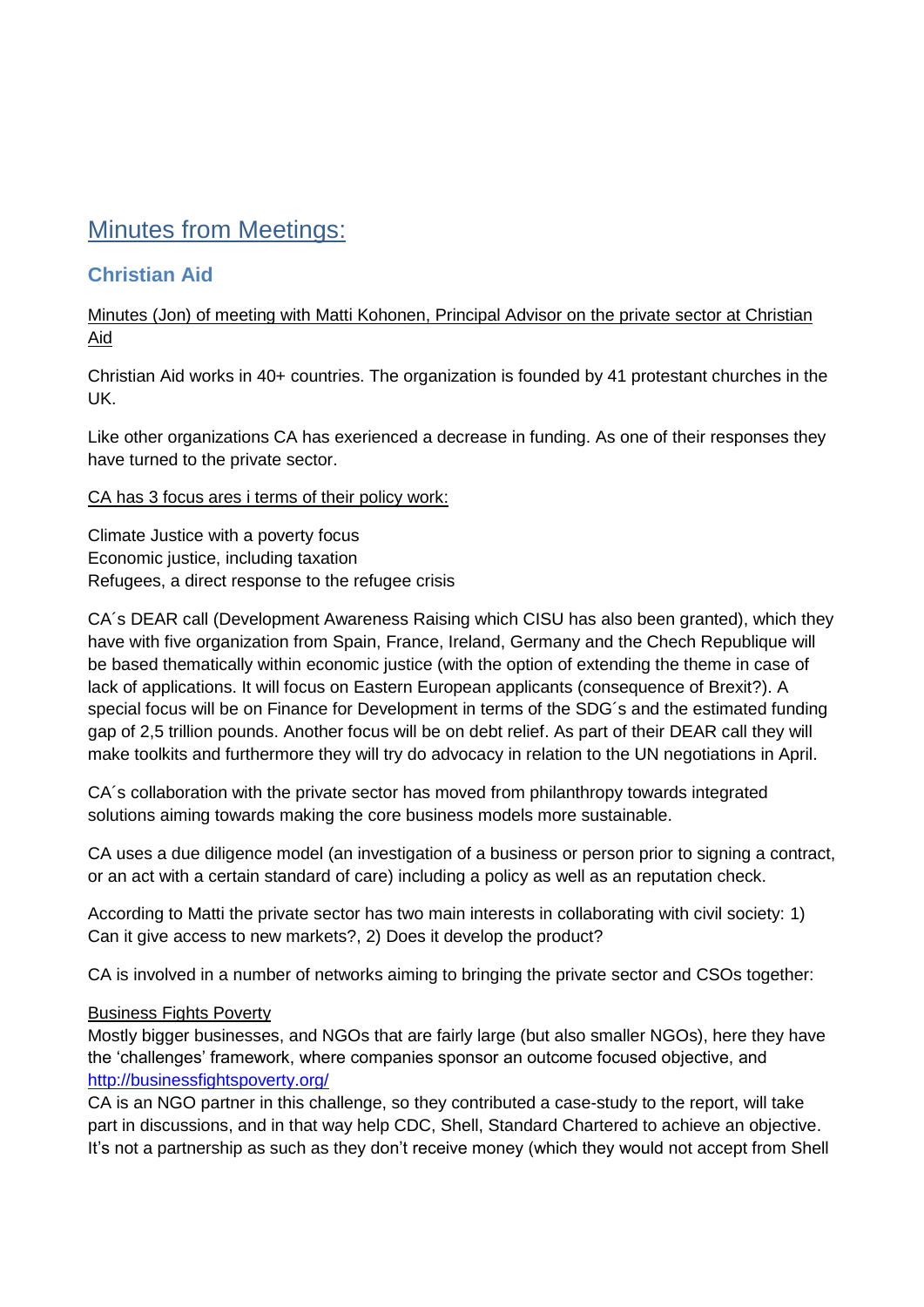## anyway). <http://challenge145.pages.ontraport.net/>

## The Beam Exchange

BEAM Excange – this is for inclusive markets focused website for practitioners (NGO and companies), who mostly work on agricultural supply chains <https://beamexchange.org/>

## ANDE Network (US)

<https://www.aspeninstitute.org/programs/aspen-network-development-entrepreneurs/> <http://www.andeglobal.org/>

## ENDEVA (EU)

This is NGOs working in partnership to create inclusive businesses, CA hopes to work more with them in the programmatic as well as policy learning side <http://www.endeva.org/>

#### SALT-network

Consists of a number of "friendly businesses" (Christian and/or responsible), who are willing to fundamentally change their core business model by restructuring it in alignment with their value statement.

The private sector gets involved in these networks through invitations, workshops and meetings.

Matti finds that the companies to a varying extend have adopted the SDG´s. Many only use the SDG´s as advertisement and branding. They see CSR as compliance (conforming to a rule, such as a specification, policy, standard or law), which according to Matti is ok in the cases where regulation is good and unambiguous (rarely the case though).

One shift CA sees is towards transparency. By encouraging the companies to greater transparency, for example in relation to taxation or pay inequality, the companies extend their number of stakeholders. This way it becomes easier for them to identify issues to work on.

#### Other ressources:

There is the Ethical Trading Initiative which is a multi-stakeholder initiative on labour standards (peer review, peer learning), and CORE is an NGO coalitions on corporate responsibility, and the ecumenical council on corporate responsibility. All are involved in the implementation of the Modern Slavery Act 2015 as a priority at the moment, CORE and ECCR are involved in increasing corporate transparency more generally – as part of European networks on these issues.

<https://www.ethicaltrade.org/> <http://corporate-responsibility.org/> <http://www.eccr.org.uk/>

CA doesn´t think that there currently is one single place for this type of information, the SDG Compass by UN GRI, or B and HR Benchmark above tried to be such places, but it's not easy unless you do a lot of company engagement (and are successful with it), to gain more insight what they do in practice beyond policies. Oxfam's "Behind the brands" does this type of work for the food industry.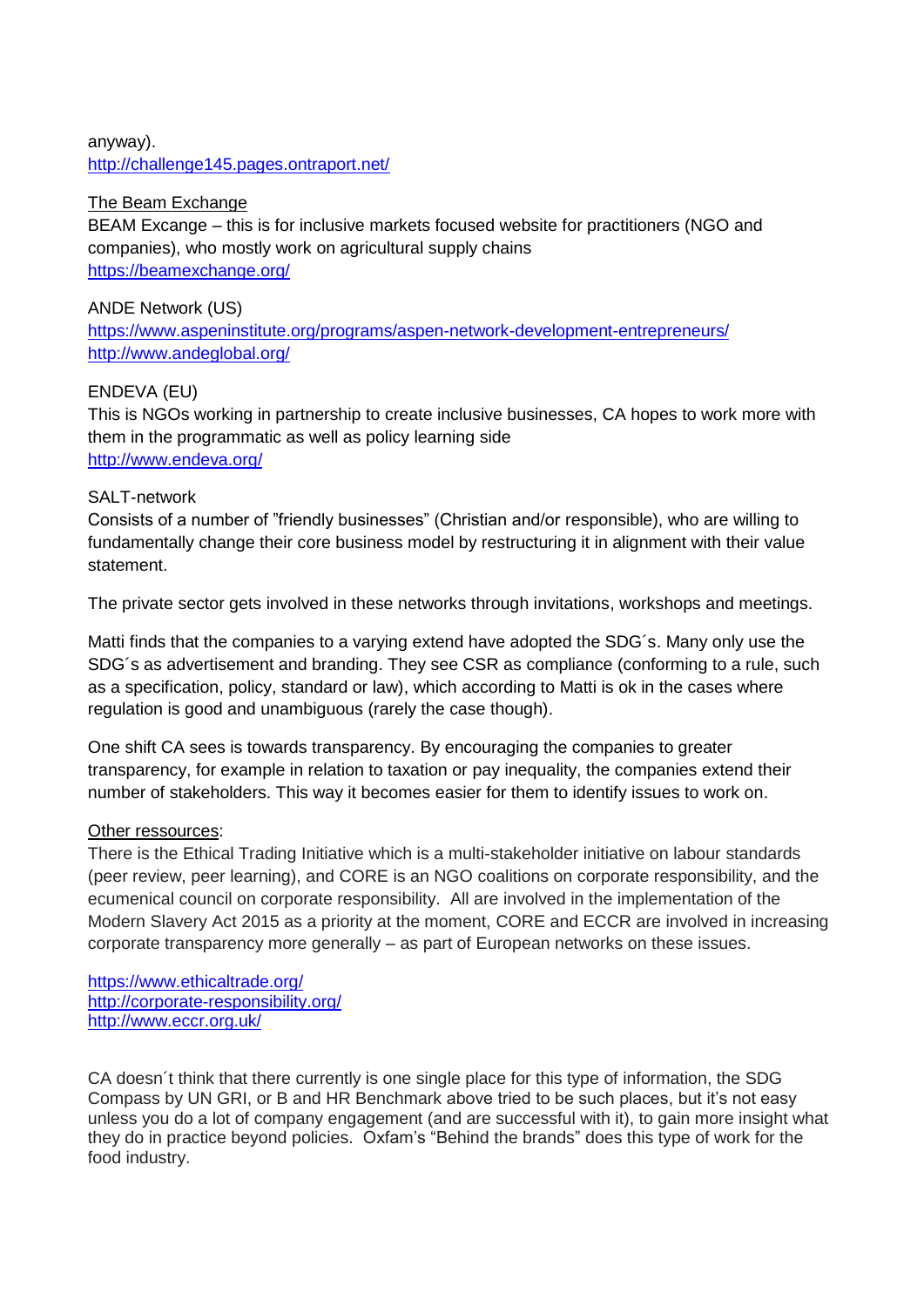#### <https://www.behindthebrands.org/>

Prior to the meeting Matti responded to two of our three thematic issues. These are included her:

- **1. How do we as CSO´s communicate the SDG´s to a broader audience? What kind of communication should we aim for? How do we relate the SDG´s to people´s everyday life?**
	- o As Christian Aid, we have reports on SDGs to the wider policy makers such as 'Leave No One Behind: Global Equity and SDGs' for the High Level Forum in 2016 with our NY-based partner CESR, [\(http://www.christianaid.org.uk/images/un-high](http://www.christianaid.org.uk/images/un-high-level-political-forum-july-2016.pdf)[level-political-forum-july-2016.pdf](http://www.christianaid.org.uk/images/un-high-level-political-forum-july-2016.pdf) ) and previously we did a number of shorter briefings [\(http://www.christianaid.org.uk/resources/policy/poverty-over.aspx](http://www.christianaid.org.uk/resources/policy/poverty-over.aspx) ), but we've not run a public campaign on SDGs. We were part of the "beyond 2015", but that was more an advocacy platform than a public awareness campaign to the wider public, now it's become the "together 2030" <http://www.together2030.org/about-us/>, but we're not active in that space. What we are planning to do in our current proposals on SDG follow-up is to do participatory monitoring of SDG achievement in selected developoing countries (along the lines of our SABI programme in Sierra Leone)[,http://www.christianaid.org.uk/programme-policy-practice/programmes/sabi](http://www.christianaid.org.uk/programme-policy-practice/programmes/sabi-sierra-leone)[sierra-leone](http://www.christianaid.org.uk/programme-policy-practice/programmes/sabi-sierra-leone) and use the results of the participatory monitoring to highlight gaps in also global equity (so are there issues that are the responsibility of other countries in not creating an equitable environment for Sierra Leone to meet SDGs), that would then feed into our future advocacy briefs towards the HLPF, for instance in showing that many Sierra Leonians feel governance, access to health, etc. are still concerns but the national volunatrry reports (NVR) may not address them adequately. Also there are initiatives like the 'Spotlight on SDGs' report <https://www.2030spotlight.org/en> that you could have a look at, as well as the My World Survey that we were inspired in terms of participatory monitoring – I hope such an exercise could be done again and mainstreamed (basically 10 million respondents prioritising SDG goals, and the resulting data gave a good monitor of

where SDG implementation gaps are)

#### **The role of the private sector in development and partnerships**

- What is a partnership? What forms can it take and what are the past experiences? How do we work with the scepticism among CSO´s as well as the private sector, the lack of means and middlemen actors to nurture partnerships?
	- $\circ$  Private Sector has broadly 2 roles in our view, 1) to become a partner in implementation where they can be part of creating inclusive business models and co-create jointly new ways of doing things (e.g. sustainable agriculture, technology enabling development, renewable energy, transition out of fossil fuels for financial institutions, organic agriculture, access to medicine) – so those and many more are explored by likes of IDS in this repor[thttps://opendocs.ids.ac.uk/opendocs/bitstream/handle/123456789/12729/A%2](https://opendocs.ids.ac.uk/opendocs/bitstream/handle/123456789/12729/A%20typology%20of%20market%20based%20approaches%2019_01.pdf?sequence=632) [0typology%20of%20market%20based%20approaches%2019\\_01.pdf?sequence=63](https://opendocs.ids.ac.uk/opendocs/bitstream/handle/123456789/12729/A%20typology%20of%20market%20based%20approaches%2019_01.pdf?sequence=632) [2,](https://opendocs.ids.ac.uk/opendocs/bitstream/handle/123456789/12729/A%20typology%20of%20market%20based%20approaches%2019_01.pdf?sequence=632) and 2) private sector needs to be aware of the risks that their activities create in terms of achieving SDGs, as they also contribute to CO2 emissions and have no transition plans for most part ready, they try to avoid / dodge taxes where they can without responsible tax policies and transparent country by country reporting in place, there are still poor labour practices, land grabbing and poor practices in the extractive industries that we feel put SDGs at risk – and we're writing this all up in a report t obe published on the 16 October at the Christian Aid Salt Network launch <http://www.christianaid.org.uk/getinvolved/private-sector/salt-network.aspx>,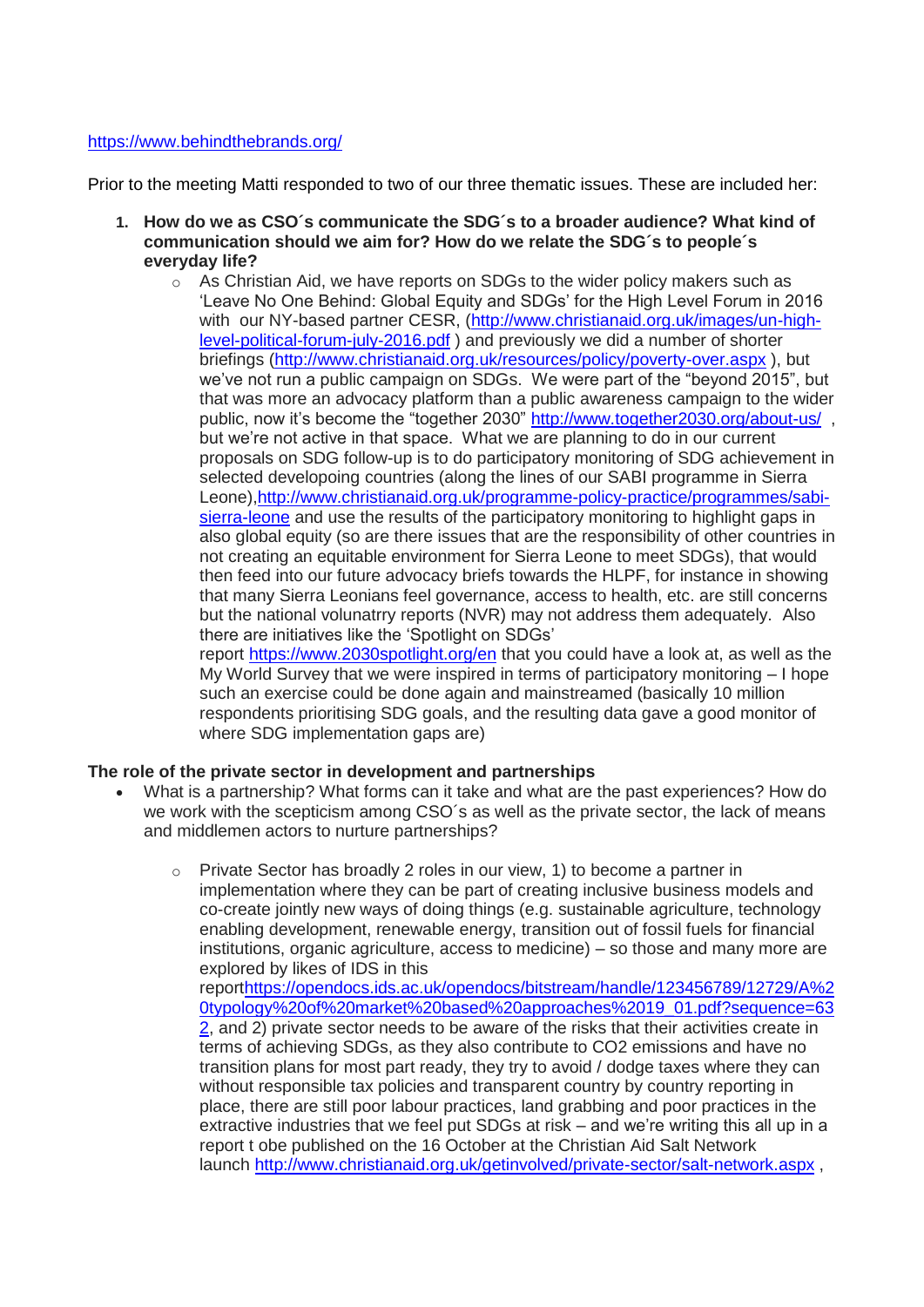also reflected by our colleagues from Oxfam GB (Ruth Malanga) here [http://policy](http://policy-practice.oxfam.org.uk/blog/2017/02/the-sdgs-an-opportunity-for-business-to-do-better)[practice.oxfam.org.uk/blog/2017/02/the-sdgs-an-opportunity-for-business-to-do](http://policy-practice.oxfam.org.uk/blog/2017/02/the-sdgs-an-opportunity-for-business-to-do-better)[better](http://policy-practice.oxfam.org.uk/blog/2017/02/the-sdgs-an-opportunity-for-business-to-do-better) about how businesses need to stop just cherrypicking the SDG areas where they do well, but recognise that it's an opportunity to also become better at corporate responsibility and accountability, and ultimately support government regulation and action to create a level playing field in good practices (wages, taxes, land rights, health and safety of all populations)

## **BOND**

Minutes (Katja) from meeting with BOND, October 23<sup>rd</sup> 2017

| Name and title of BOND participants    | <b>Focus areas</b>                                                                     |
|----------------------------------------|----------------------------------------------------------------------------------------|
| <b>Will Connolly</b>                   | working on a profile or strategy for BOND on                                           |
| <b>Head of Business Development</b>    | private sector engagement looking at growth                                            |
|                                        | areas and how BOND can be a relevant partner                                           |
| Mariana Rudge<br><b>Policy Manager</b> | General support to development aid quality<br>$\overline{\phantom{a}}$<br>and quantity |
|                                        | Brexit consequences to the development<br>aid sector                                   |
|                                        | SDG's<br>$\blacksquare$                                                                |
|                                        | $G7/G20$ – economic growth which is<br>$\blacksquare$                                  |
|                                        | inclusive                                                                              |
| Maryam Mohsin                          | Pushing the media agenda<br>$\blacksquare$                                             |
| Media Manager                          | Defending aid in the media<br>$\blacksquare$                                           |
|                                        | Mobilizing the member organizations to                                                 |
|                                        | challenge right-wing media's negative                                                  |
|                                        | stories and push positive narrative of UK aid                                          |
|                                        | A lot of effort has been put in around a new<br>$\overline{\phantom{a}}$               |
|                                        | law - the Lobby Act - which is largely                                                 |
|                                        | restricting NGO's and their ability to speak                                           |
|                                        | our especially during election periods                                                 |
| Kathy Peach                            |                                                                                        |
| Head of Innovation and Foresight       |                                                                                        |

#### **Challenges as a membership organization**

- The core activity of BOND is capacity building of members. Furthermore they have departments focusing on monitoring, fundraising, policy and digital development.
- In terms of monitoring BOND offers a HEALTH check for NGO's to check how they are performing internally.
- A lot of advocacy has been done towards the government and DFID (the Department for International Development) before achieving the commitment by the UK to secure 7% of the GNP to development aid. Another focus is securing that other parts of government work for aid purposes as well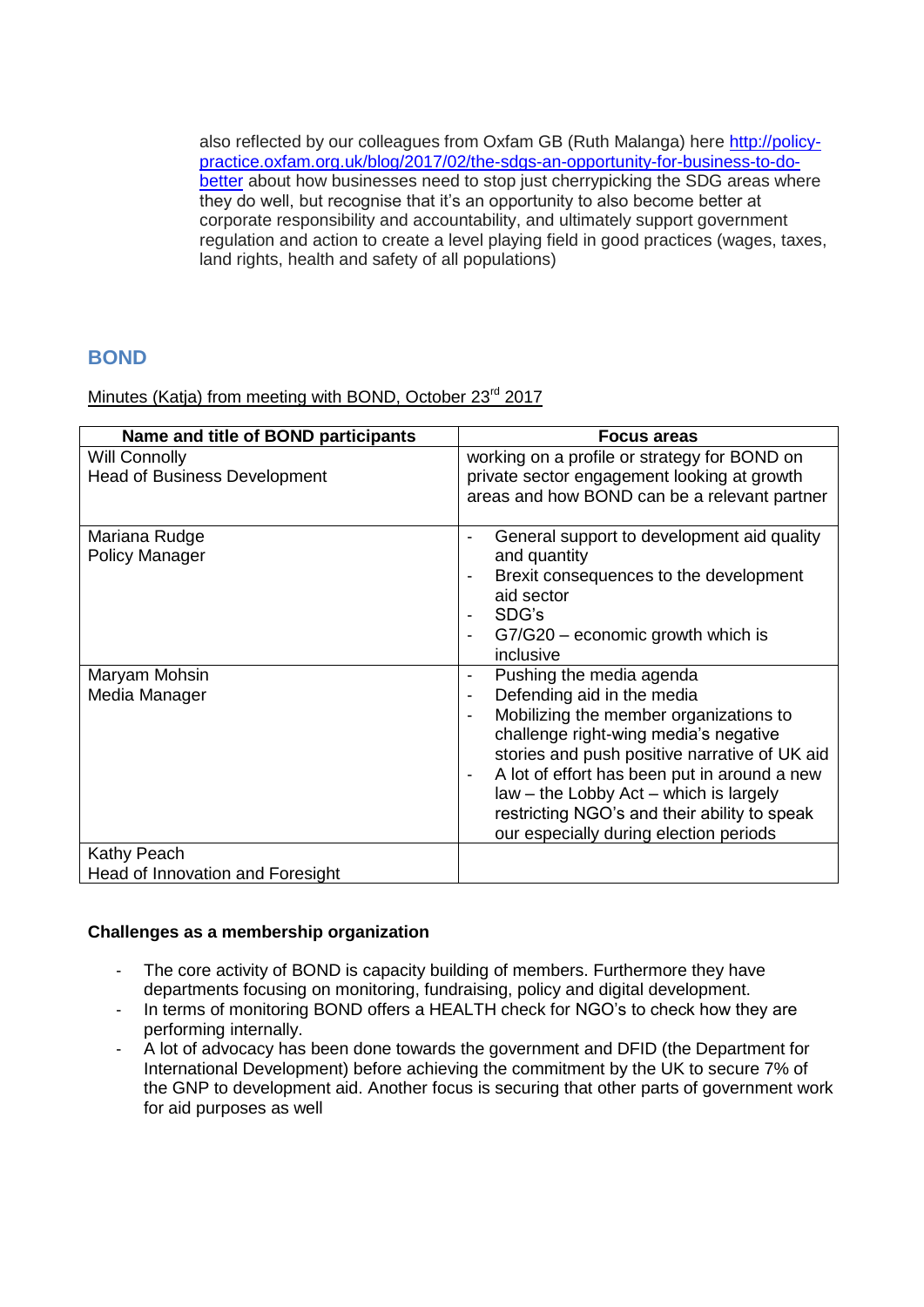- Diversification of income for BOND itself is a focus area. Therefore, BOND is looking at new areas, such as selling products to businesses – could be introduction to development aid. Already some trainings are being sponsored or paid for by companies
- The work BOND does is often **under the radar**  internally in the development world BOND is a known name but outside it is not
- The role of BOND is often to **mediate internally within NGO** members and to **mobilize the sector.** When a quick response is necessary some statements/issues are handled with 60% of members signing on
- BOND only gets involved in issues that affect the entire sector such as BREXIT, general support to development aid and the SDG's.

#### **SDG's**

- In the creation face a working group called "Beyond 2015" successfully influenced the UK government to commit to participate in the development of the SDG's. However, the change in government has meant no action, as the SDG's were a key issue for Cameron. The UK Stakeholders for Sustainable Development [www.ukssd.co.uk](http://www.ukssd.co.uk/) is a multi-stakeholder platform committed to promoting the SDG's and the transformation of the UK into a sustainable society. The network collaborates with the national statistical institute and is the one that will hold the UK government accountable.
- There is a knowledge gap domestic NGO's find the SDG's challenging. It has been proposed to create a "leaving no-one behind group"
- BOND members generally have challenges in connecting their work to the SDG's
- BOND is concerned about fuelling a negative agenda such as: why focus on the developing world when there are plenty of issues domestically?

#### **Private sector collaboration**

- BOND is currently working on a mapping on what ideal partners look like. A **business council** could be a model like for instance the US NGO network [www.interaction.org](http://www.interaction.org/) has done. Such a council could consist of businesses that are already involved in the sector as well as businesses that wish to get closer involved in development aid. Different sectors of business could be involved in subgroups. New trends such as sharing economy and "gigconomy" with companies such as airbnb, über and deliveroo should be considered both in opportunities and challenges.
- The BOND member Oxfam UK is an example of an NGO that has massive investment in the area – 30 people are working solely with business engagement
- BOND is interested in how they can learn from the private sector and foster ideas upon which partnerships can be built. Subsequently funding might be possible as well. A working group on the private sector is created among BOND members.
- Conferences are held by BOND where government, businesses and NGO's meet. A program such as sustainable consumption and production.

#### **Innovation**

- In 2015 BOND realized that members needed to do more to keep up with the development of the sector. Therefore, the Development Futures Project was created and within this project a report called "Tomorrows World" citing 7 megatrends was published; climate change, resource scarcity, technology, conflict, urbanization, geopolitical shift and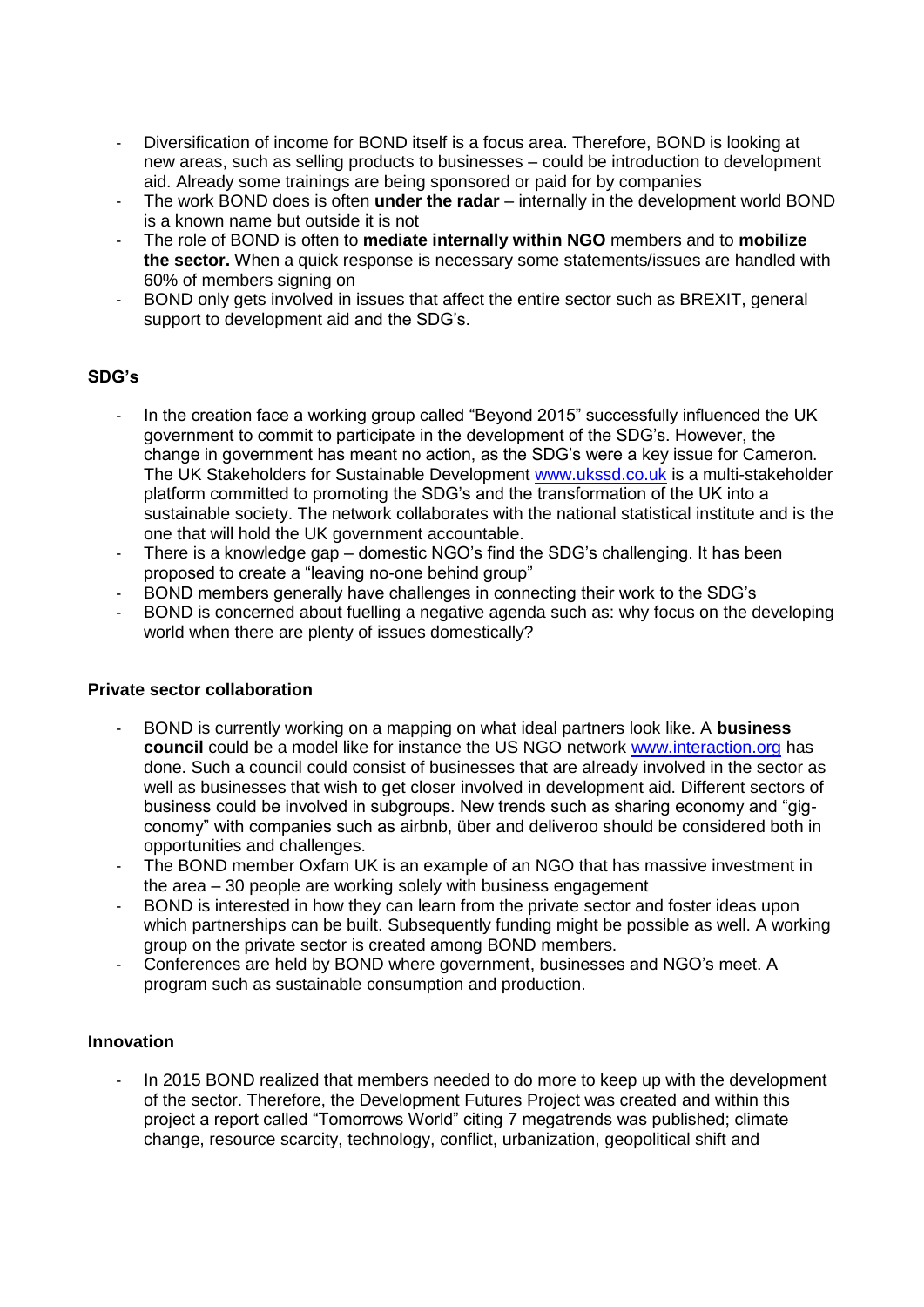demographic shift. BOND whishes to assist members in anticipating these issues through 3 strands;

- 1. Illuminate: The idea is to shift the culture of ideas and showcase new ideas. Create an innovation case study library. Annual BOND development predictions are published which try to help push members outside their comfort zone. The term innovation is defined together ensuring a shared vocabulary/typology. 9 types of innovation are defined. A call for examples was sent out resulting in 400 of which very few were actually useful.
- 2. Influence: The key is to target the executive management and through donors more power can be given to southern civil society. A Future Funding Forum was created as financial trends among members have changed towards contracting with government
- 3. Incubate: Provide space and expertise to allow members to create change. Workshop with Future for Development

## **Health Poverty Action**

Referat (Claus) fra mødet med Natalie Sharples fra Health Poverty Action:

20 employees in the UK and 400 in the world.

Focus on health and social economic interaction, among those a war on drugs (illicit drug policies). Setup to work with progressive development form. Though still strong focus on service delivery.

Aid paradigm in the UK – low support in the public.

Try to connect aid to bigger social picture in both north and south. In connection to this they don't tell/talk about the positive results to gain support from public, instead the focus on the bigger social picture. They try in general not to talk about aid, instead they focus on beyond aid, and away from old north/south divide. Their approach is: why are people poor in Africa? Instead of just helping because they are poor.

They advocate in the UK.

They are sceptic of/about the SDGs (check - blog.therules.org (us-based) and specific Jason Hickel, for negative take on SDGs). SDGs are not accepted in the UK as being about the UK also.

Health Poverty Action has no SDG plan.

They haven't according to Natalie not found the right way, yet, to communicate their message.

Show/collect stories on alternative views, away from neo-liberal thoughts.

Approach communication depending on the subject.

Show positive examples of citizens challenging corporation.

They have given up on the present political setup in government. Outsider approach.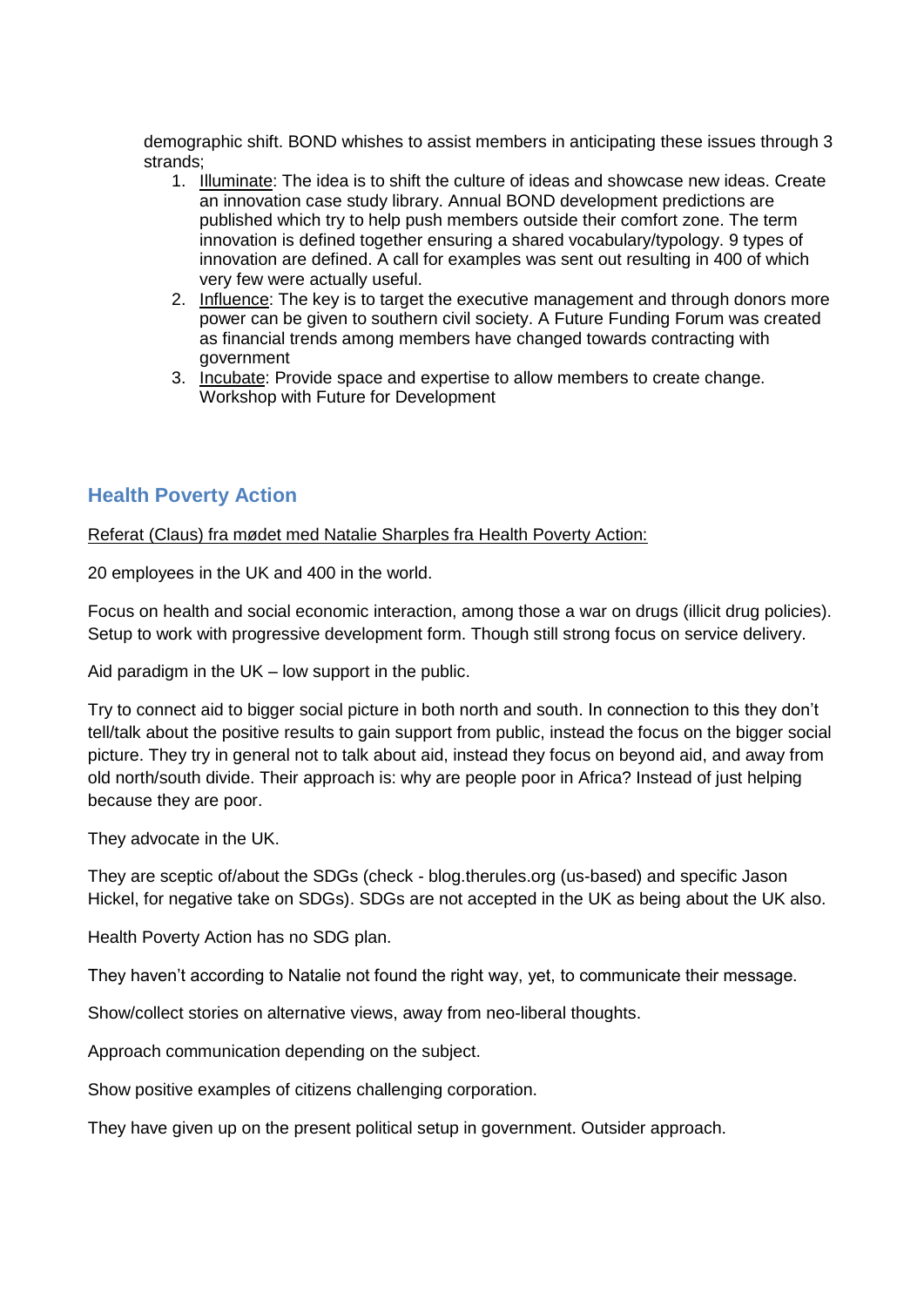Campaign on access to medicine. Only small support from companies, because they (Health Poverty Action) are strong critics of big farma.

Their income base is 96% from DFID or other tied funding sources, only 4% free means.

Part of the Bond group on Advocacy (the Drug policy sub-group).

## **C&E Advisory**

#### Referat (Vibeke) fra mødet med Manny Amadi from C&E Advisory

## **Director Manny Amadi**

<http://www.candeadvisory.com/>

C&E Advisory is a business and society consultancy. They work with large and smaller corporations (eg. IKEA, Unilever, and BP) around purpose beyond finances, sustainability strategies, human trafficking, modern slavery agenda etc., with NGOs (large and small local eg. WWF, Oxfam and Greenpeace) to help them transform towards collaborations for a better future, and with ambitious philanthropies.

## **Barometer Report**

Annual "Barometer Report": [http://www.candeadvisory.com/sites/default/files/headline\\_findings\\_2017\\_6.pdf](http://www.candeadvisory.com/sites/default/files/headline_findings_2017_6.pdf)

The C&E Corporate-NGO Partnerships Barometer 2017 assesses the motivations, drivers, barriers, enablers, role models, trends and forecasts for Corporate-NGO partnering. It is created with input from nearly 130 leading businesses and NGOs. Their focus topics for this 2017edition are: **The likely impact of the UK's Brexit decision, and the influence of the UN's Sustainable Development Goals on Corporate-NGO partnering.**

- The report is relevant for CISU's member organisations to have a look at.
- Nominates the most admired corporate-NGO partnership (2017: Save the Children and GSK (medicinal) partnership, Save the Children is now in the development board of GSK. GSK gains market access, Save the Children saves lives).
- Partnerships
	- $\circ$  are often painful, so why engage? Both gain when it works. Partnerships that focus on purpose and mission rather than philanthropy are rising.
	- o enhance corporate understanding of social and environmental issues.
	- $\circ$  Help companies change their practices for the better, eg. WWF and IDEA on forest products, and the Better Cotton Initiative,<http://bettercotton.org/> .
	- $\circ$  91% of companies and NGOs say that partnerships become more important.
	- $\circ$  57% of companies expect to increase investments in partnerships over the next 3 years. Even more NGOs expect to do that.
- SDGs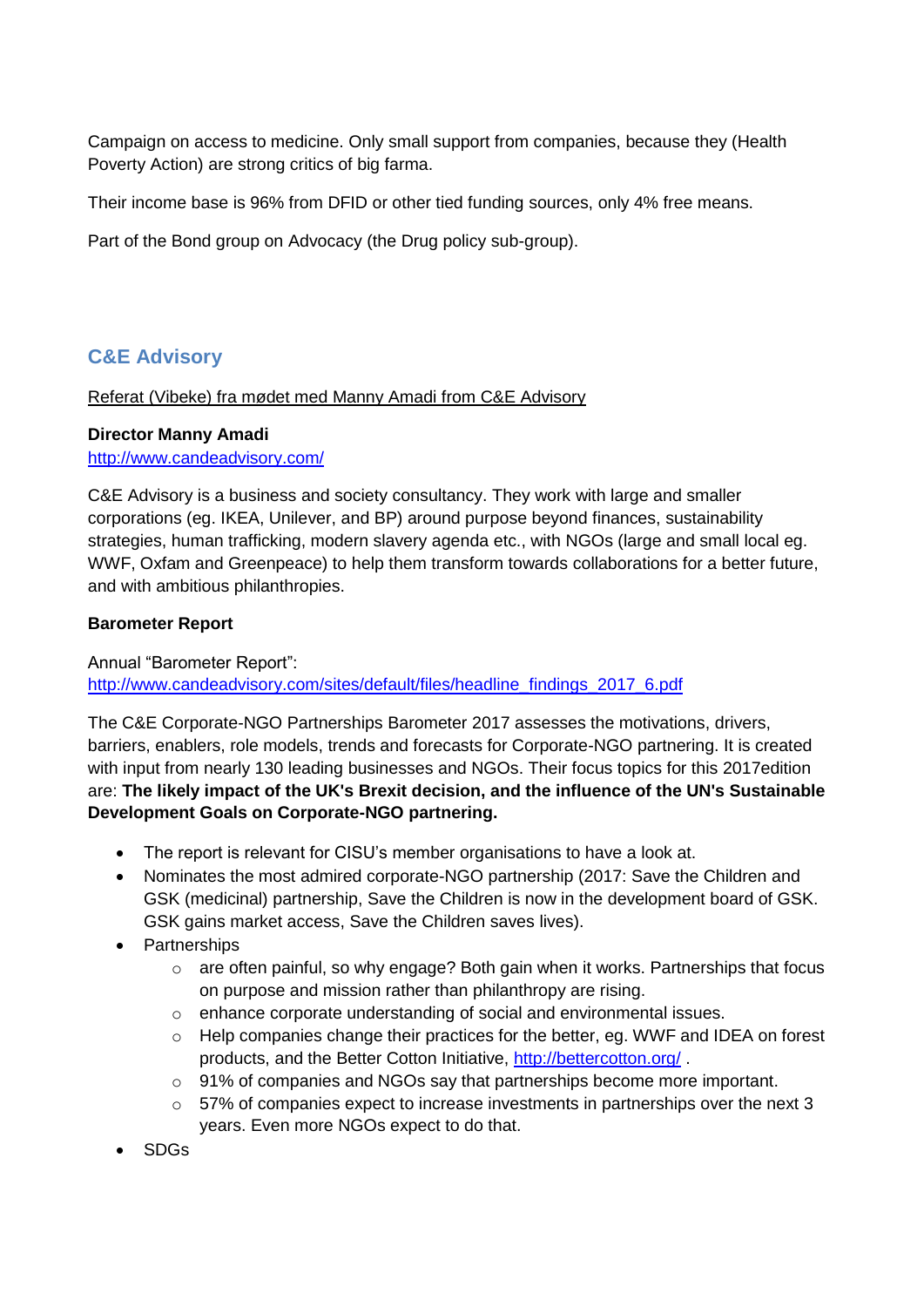- $\circ$  UK based NGOs are less engaged with the SDGs than the international NGOs.
- o The company side though, view the SDGs as a framework to work from.
- o Business throughout all countries of Africa see the SDGs as an opportunity.
- o More businesses set up their own foundations leaving the NGOs out.
- o SDGs have given companies a mandate to engage.
- $\circ$  Risk: companies engaging without the knowledge of the NGOs = a threat.
- 69 of the top 100 world economies are corporations in 2016 (2013: 40/100).
- Governments are increasingly involving business in reaching environmental goals.
- Also see: Practitioner's Hub for Inclusive Business<https://iba.ventures/>

## **Implications of CSO – business partnerships**

Year 2000: Almost everybody believed that the role of business is to create shareholder value. Now this is changing towards purpose led growth. Collaborations are changing from philanthropy -> shared value.

- Change takes time, we're in the first phase.
- NGOs tend to lack the enabling environment to capitalise on business purpose rather than just seeking funding = they need to redefine "value" in corporate partnerships.
- NGO challenge:
	- $\circ$  Redefine their purpose why the collaboration
	- o Focus on fewer, deeper partnerships
	- o Integration
	- o Enablers clear systems, incentives etc.
	- o Execution, execution, execution!

## **Discussion/Manny's recommendations**

- It seems that small organisations on the ground have more appetite on partnerships than the large ones.
- NGOs ought to challenge our constituencies to engage. Small CSOs may know more because they have to do everything themselves.
- Be clear on expectations and risks of the partnership.
- CISU has an amazing convening power on private companies and CSOs to have discussions. Bring them together, discuss the role of each, showcase good practices.
- Greenpeace and MacDonald's managed to collaborate to put a moratorium to rainforest deforestation with 3 year goals, 5, 10 year goals and forever.
- When companies enter with cash apart from expertise, the cash tends to increase along the way.
- Don't under value your importance as CSOs to the company.
- Open your voice, stand up for yourselves!
- Risks and pitfalls:
	- o Government regulations are important (eg. UK Modern Slavery Act, Human Rights and in Denmark: Årsregnskabslovens §99A)
	- o CSO reputation
- Levers: companies and CSOs are now thinking more in opportunities and values rather than risks -> informed collaboration.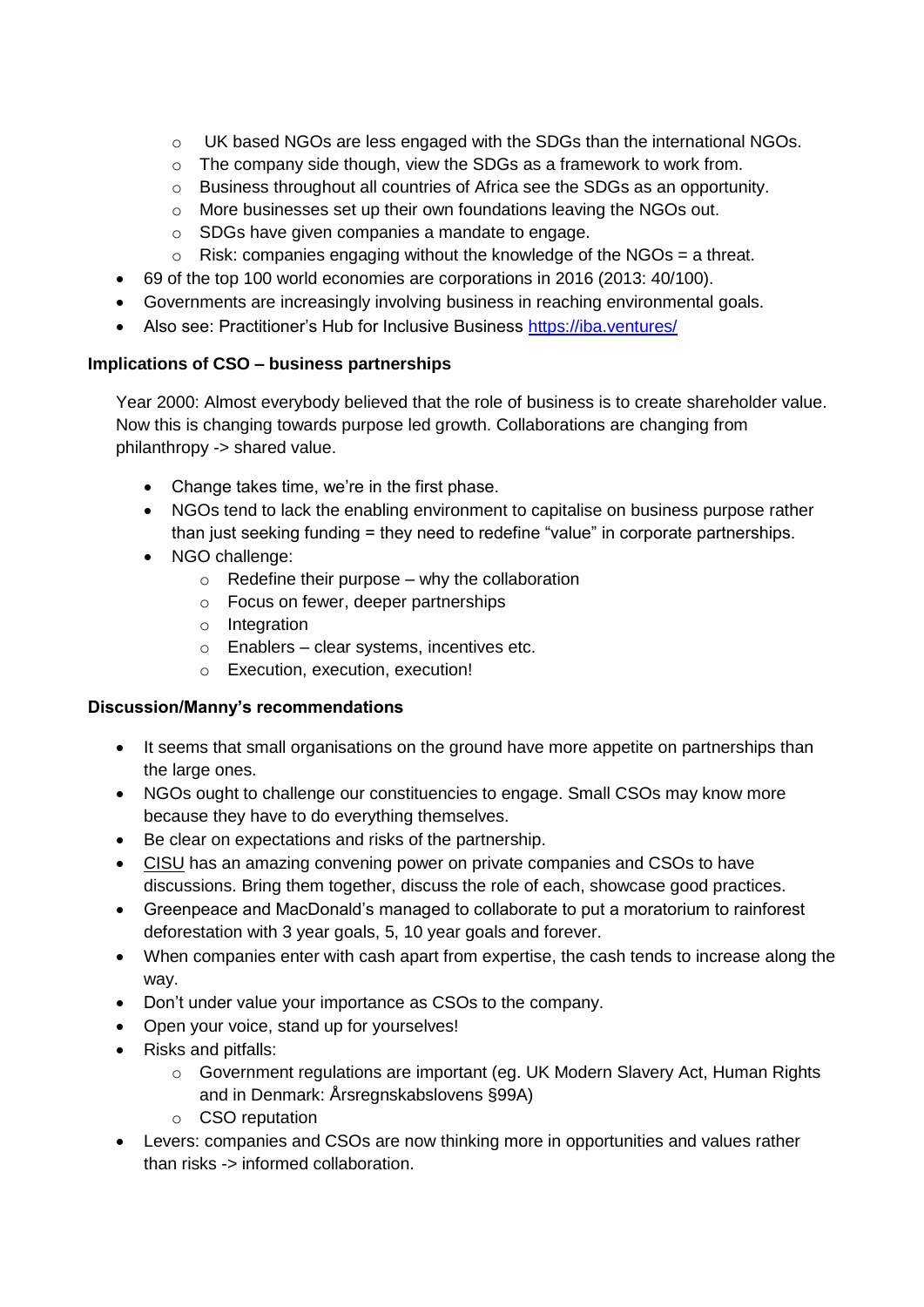- Business growth is a democratic risk
	- o CISU use your position to influence and shape.
- What are businesses looking for with NGOs?
	- o Knowledge on topics, eg. Financial institutions looking for financial inclusion of the poor.
	- $\circ$  Credibility companies lack trust, eg. Energy companies lobbying EU together with NGOs
	- o Cross sector perspectives and insights, eg. On diversity and inclusion.
- Maintain the right to keep critizising, being critical friends.

## **Forum for the Future**

## Referat (Runa) fra mødet med Corina Angheloui Forum for the Future.

## **Sustainability, Civil society and Corporate world: New trends and civil action.**

Not for profit-konsultations netværk/virksomhed. Startet op i 1996: 83 ansatte i 2016, omsætning på ca. 45 mio.kr. Netværks baseret organisation med 130 medlemmer, en blanding af virksomheder, fonde og NGO'er. Har nu kontorer i Indien, USA, Singapore og UK. En virksomhed i vækst.

Benævner sig selv som en "charity" med det formål at skabe bæredygtige løsninger på tværs af sektorer. Ca. 80% af omsætningen kommer fra indtægter fra ydelser til Corporates, hvor også det meste af udgifterne ligger. Flere i topledelsen sidder også i bestyrelser i store virksomheder.

Deres arbejde foregår projektbaseret som indsatser indenfor et givent defineret tema. The Forum fungerer som en platform (både virtuel og face-to-face) og facilitator/konsulent, hvor virksomheder, offentlige myndigheder, akademia og civilsamfundsorganisationer kan mødes og sammen skabe fælles løsninger og praktiske indsatser for et fælles mål. Eksempler på indsatsområder i 2016: Mad (protein nok til alle), te, bomuld, rent havvand (uden mikroplast), bæredygtige storbyer (energi og miljømæssigt). Derudover køre de Mastersprogram i bæredygtig forandringsledelse.

Observerede Trends i UK: Efter drastiske nedskæringer på offentlige ydelser er flere store virksomheder og tros baserede organisationer begyndt at engagere sig i "charity work". Samtidig er der kommet flere "Community Solutions", hvor lokalt forankrede frivillige aktører overtager bestyrelse af eksempelvis barer, fodboldklubber og posthuse, for at disse kan forblive åbne. Specielt i områder med en meget lav servicering ses dette fænomen.

Udfordringer: Stor splittelse i UK-befolkningen både geografisk og politisk. Dette er startet før Brexit, men er kommet endnu mere til udtryk efter. Dog kan det se ud som om ungdommen sammen med Brexit er kommet mere på banen i forhold til valgdeltagelse og muligvis også andet engagement.